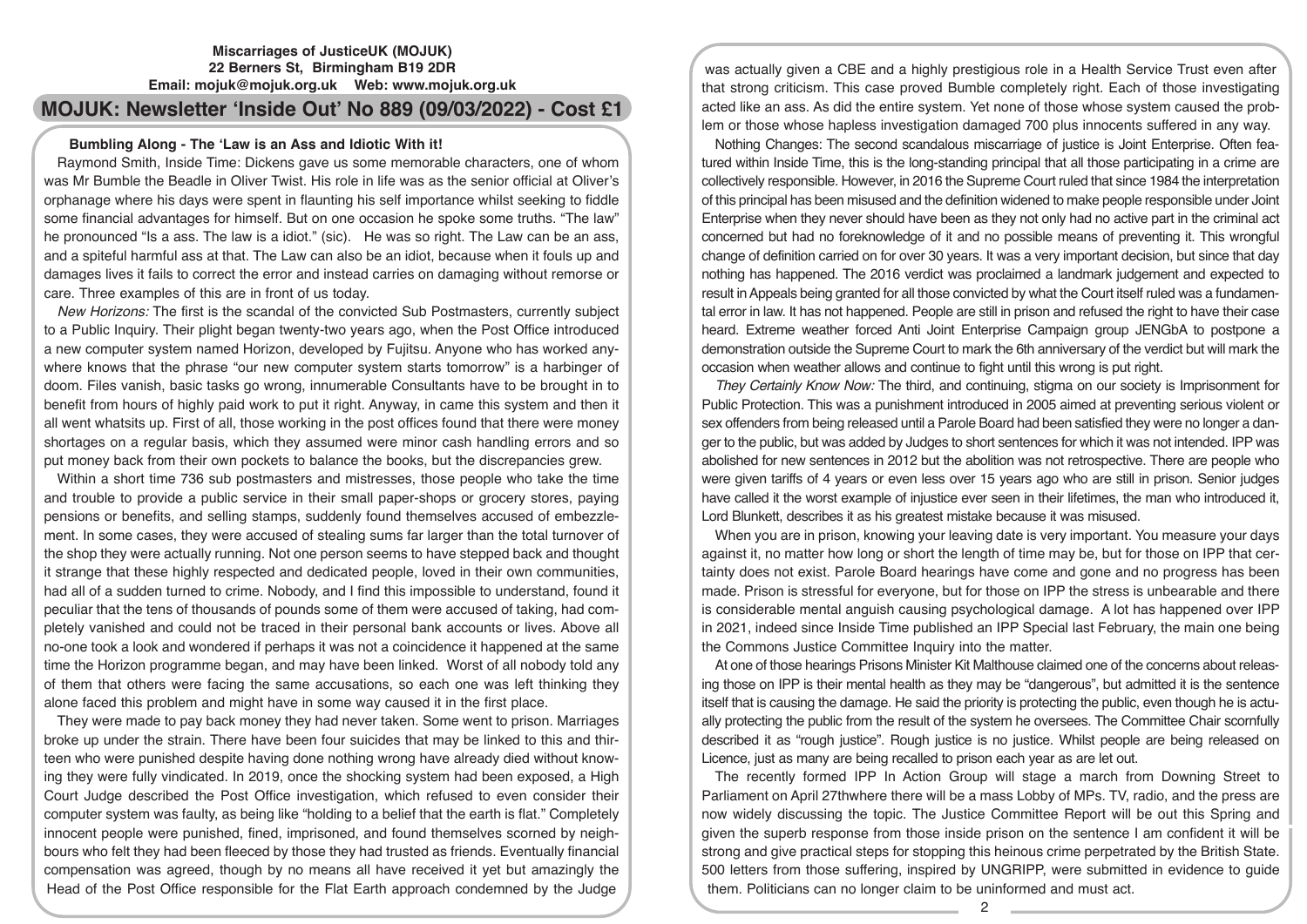The Fight Will Continue: Perhaps the thinking behind the reluctance to put right matters which are clearly wrong was best, or worst, expressed by the present Home Secretary Priti Patel MP back in 2011 before she was a Minister. Appearing on "Have I Got News For You" she was grilled by Ian Hislop, Editor of Private Eye, on Capital Punishment which she strongly supported. He highlighted the Birmingham Six and Guildford Four would have been executed under her system even though they were subsequently proven innocent. Ms Patel said that would be acceptable because they had been through "due process" and it would be a "deterrent". Mr Hislop mused it is not a deterrent if you punish completely the wrong people. But it sums up for me the approach saying injustice and wrongful imprisonment are a "price worth paying" to be tough on crime. That is fine if it is not you paying the price. To be tough on crime you have to properly identify the criminals. Not punish the innocent. Ministers should consider that those in prison spend time considering the crime they have committed and errors they have made. If their punishment is unjust as they have spent far too long in prison for anything they did, they instead feel resentful and angry which is not a positive frame of mind. Injustice will always cause such negativity. It would in anyone.

The strain on those campaigning against these and other scandals is heavy. They do not do this because they are paid but because they believe in their cause. They get frustrated when they do not see results and families of those suffering can look to blame them for not solving everything, even though it is beyond their control. But in the end they will win. The Post Office victims are now seeing their case properly examined. The wrongful use of Joint Enterprise and IPP will end. Those fighting for true justice have far more strength than that possessed by publicity seeking populist politicians who will eventually shrivel up and vanish. There will always be times when the Law is an ass, an idiot, as Mr Bumble identified. But decent people will challenge each ludicrous and foul manifestation as it arises. And in the end, will win.

## **Inmate Died in Ambulance After Prison Gate Wouldn't Open**

Healthcare staff called the ambulance for Guy Paget, 73, at 1.23pm on 16 March last year because he needed urgent hospital treatment. Initially there were no ambulances available, leading to a half-hour delay. Paramedics arrived at around 2pm, and at 2.35pm the vehicle left the prison's healthcare unit with the patient aboard. However, the prison's main gate failed to open, preventing the ambulance from leaving. Then, according to escorting officers, a second problem arose when an operational support grade member of staff tried to prevent the vehicle from leaving because paperwork had not been completed. He died in the ambulance at 3.06pm while it was parked in prison grounds.

A report on Paget's death by the Prisons and Probation Ombudsman, Sue McAllister, concluded: "There was confusion about whether a gate pass was needed for the ambulance to leave the prison. The main prison gate malfunctioned when the ambulance attempted to leave the prison grounds to take Mr Paget to hospital. These issues caused a delay in the ambulance leaving the prison." She said that although the delay did not appear to have affected the outcome in this case, it could make a critical difference in other medical emergencies. She made two recommendations to the prison's governor – that "the prison gate is in working order" and that "all staff who are involved in emergency escorts are aware of what paperwork is required for an ambulance to leave the prison, including whether a gate pass is required". Paget, who was serving 14 years for drugs offences, had been suffering from terminal cancer of the throat – which was recorded as the cause of death – and urinary sepsis.

## **Four Officers Dismissed Over Prisoner's Death**

Darren Horner, 44, died in 2018 of methadone toxicity and inhaling vomit. He was last seen alive when locked up for the night at around 5pm. Two roll checks were not completed correctly, and the officer who unlocked his cell in the morning did not check on him. He was found dead by another prisoner at around 10am. An internal investigation by the prison found that officers responsible for roll calls and welfare checks did not carry out their duties as they should have done.

Sue McAllister, the Prisons and Probation Ombudsman, said in a report on Horner's death published last week: "These failures resulted in disciplinary action and the subsequent dismissal of four prison officers. I am satisfied that the prison has introduced training to ensure prison staff are aware of the vital importance of completing unlock and welfare checks. We cannot say whether the outcome would have been any different for Mr Horner if the checks had taken place."

Horner, an intravenous heroin user who also suffered from anxiety and sciatica, was serving a 10 week sentence for failing to surrender at court. The Ombudsman's investigation concluded that he had a long history of substance misuse, while a clinical review found that he received a good standard of clinical and substance misuse care at the prison, equivalent to that which he could have expected to receive in the community. The Ombudsman also noted that after the prisoner was found unresponsive, the emergency response was delayed because some prison staff were not carrying radios. The prison has said that it now ensures all staff in prisoner-facing roles carry radios.

## **January Record Month for Prison Covid Cases**

Eight more prisoners died with Covid in January while the number of new infections was the highest in any month since the pandemic began. Monthly figures from English and Welsh prisons, issued by HM Prison and Probation Service, showed that number of prisoners to have died with Covid since the start of the pandemic has now reached 185, with the January deaths coming on top of eight in December and 10 in November. There were 6,884 new confirmed cases among prisoners in January, up from 3,638 in December. The figures do not record which strain of the virus was contracted, but during December the milder but more infectious Omicron variant replaced the Delta variant as the dominant strain in the UK. Since the pandemic began in March 2020, there have been 32,823 positive tests recorded by prisoners – but the true number of infections will be higher, as prisoners are not universally tested. The figures also show that 121 prisons had one or more residents test positive during January – the highest total yet, and meaning that almost every establishment had at least one case.

#### **Justice Secretary Dominic Raab has Final Say on Moves to Open Prison**

Raab now intervenes personally each time the Parole Board recommends that a high-risk prisoner moves to open conditions, to decide whether the transfer should go ahead. According to the Ministry of Justice, he began the practice last year after he was appointed to the role in September. The law gives the Justice Secretary the power to block transfers to open prisons – but according to the MoJ, previous holders of the office including Raab's predecessor Robert Buckland QC used to delegate the decisions to officials rather than getting involved themselves, and the power of veto is rarely used. The change in procedure was announced last week amid a political row over a life-sentenced prisoner, described by police as "extremely dangerous", who absconded three weeks after arriving at North Sea Camp open prison. The Ministry of Justice said that although the prisoner had only just been transferred, the decision to move him to open conditions was taken by the Parole Board in February of last year and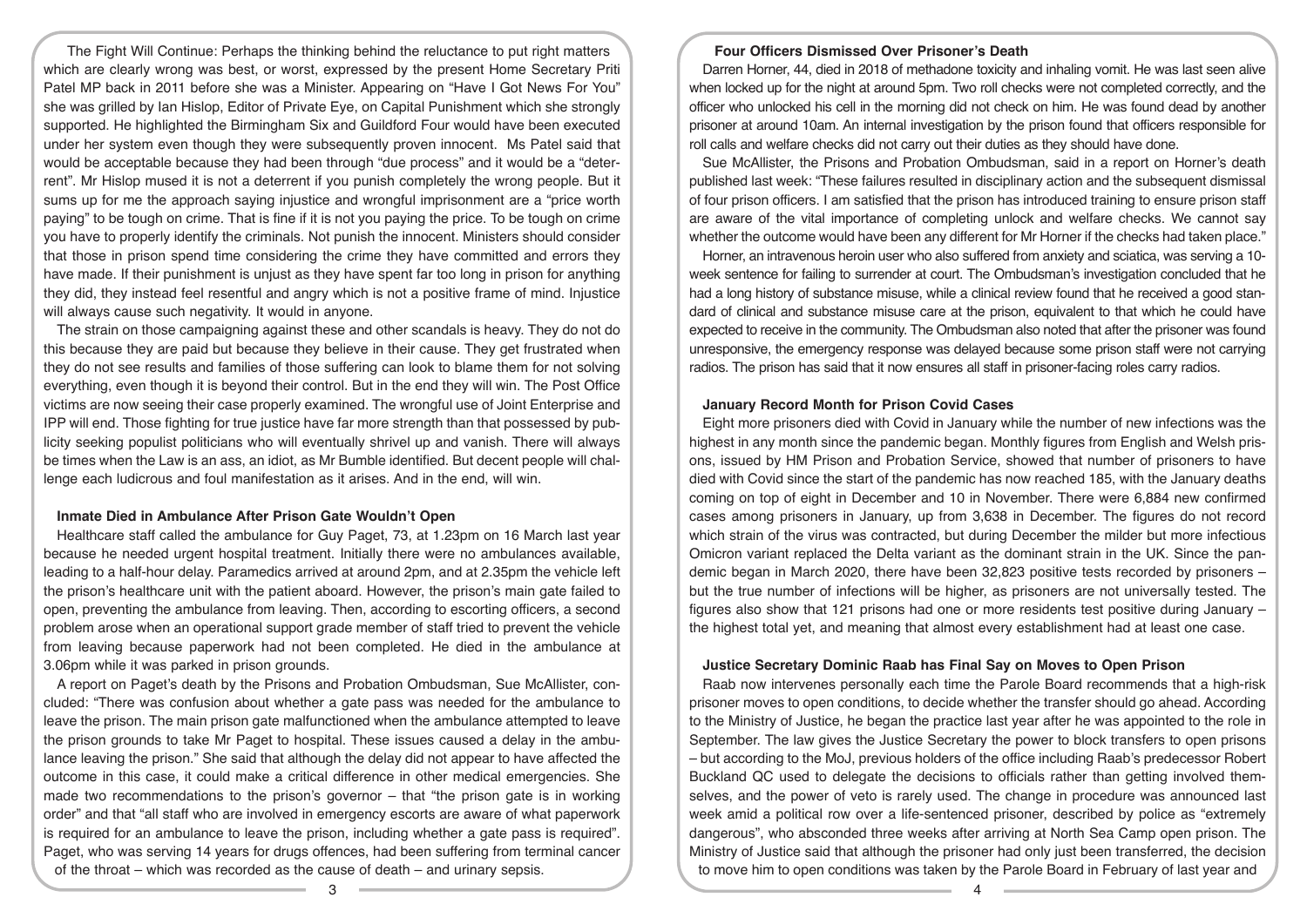confirmed in June when Buckland was still in post. A spokesperson for the MoJ, referring to Raab by his alternative title of Deputy Prime Minister, said: "Following a decision by the Deputy Prime Minister last year, there will now be greater scrutiny of Parole Board recommendations on open prison moves. The Deputy Prime Minister will oversee the decisions in the most high-risk cases personally." The Government is already drawing up plans for wider reforms of the parole system, in a review which began under Buckland and is continuing under Raab. Options are reported to include giving the Justice Secretary a veto over Parole Board decisions to release high-risk prisoners in the same way that he or she can already veto decisions to move them to open conditions.

The 56-year-old prisoner who walked out of North Sea Camp on February 13 had been given two life sentences in 2000 for breaking into a woman's house through a cat flap, tying her up and sexually assaulting her while holding a knife to her throat. A manhunt was launched after he absconded, and police warned the public not to approach him. Labour's shadow justice secretary Steve Reed said: "Dominic Raab has serious questions to answer about why such a dangerous criminal was deemed fit to be in an open prison where he could abscond." Although open prisons are seen by the public as a place to hold low-risk prisoners who are nearing the end of their sentences, because they lack a perimeter wall, in practice they are widely used for higherrisk prisoners. The Security Categorisation Policy Framework governing their use says a male prisoner may be considered for open conditions if he is identified as "low risk of harm to the public or has a suitable plan in place to manage identified risk" – leaving the door open for high-risk individuals. Figures released by the Ministry of Justice in 2020 under the Freedom of Information Act showed that three open prisons in England held almost 500 men convicted of sexual offences and assessed as posing a high risk of harm – 230 at Leyhill, 203 at North Sea Camp and 156 at Haverigg. The highest proportion was at North Sea Camp, where more than half the residents were men convicted of sexual offences and assessed as high-risk.

## **Brook House IRC Inquiry: Staff Accused of Selling Drugs to Detainees**

*Samantha Dulieu, Justice Gap:* The public inquiry into treatment and conditions at Brook House Immigration Removal Centre has heard evidence that staff smuggled in drugs for detainees to sell. The inquiry into Brook House was triggered by a series of investigations by BBC Panorama in 2017, which uncovered mistreatment of detainees, widespread drug use and high levels of self-harm. Speaking to the inquiry this week, one detainee has said custody officers prepared packages of contraband in the carpark, including drugs and weapons, and sold them to detainees inside. Those being held transferred money to staff for the parcels, then sold their contents to their cellmates. The witness statement revealed use of cannabis and spice was widespread, with catastrophic effects on the levels of violence and poor mental health in the centre. The witness, codenamed D687, said using the drugs made his mental health worse, and in 2017 he tried to hang himself. He said: 'I was treated like an animal, something less than human. It has left an impact on me and my mental health which I don't think I'll ever get over. When I entered Brook House I felt relatively normal. When I left I felt broken, hopeless and mad.'

The Inquiry was set up in November 2019 following the successful judicial review challenge brought by two former detainees and is the first of its kind into immigration detention in the UK. In that judicial review the judge, May J stated: 'Immigration detainees are a uniquely vulnerable group of people. They are not convicted persons serving a sentence, they are not being detained as punishment. Unlike most prisoners, they do not know for how long they are going to be con-

fined. 'Detention under these conditions is diminishing and depersonalising enough, but it is unacceptably degrading and dehumanising where there is repeated and apparently casual abuse on the part of staff employed by the state to supervise and look after such detainees.' More former detainees are expected to provide witness statements about their mistreatment at Brook House this week as part of the second phase of hearings, which is due to last six weeks.

## **Ahmed Mohammed Convictions Quashed After CCR Referal**

Ahmed Mohammed (37) has had his 2004 convictions for two indecent assaults quashed by the Court of Appeal. Ahmed had arrived in Britain on 2nd July 2001, and his father had given evidence that he had not gone out of the house until 9th July. Ahmed, a Somalian, spoke no languages other than Somali and some Arabic. The first assault occurred on 5th July 2001. The second assault occurred on the night of 8th August 2001. Ahmed's father had given evidence that there had been a family gettogether that ran from 6 pm on 8th August to 6 am on 9th August, and that Ahmed had been there the entire time. The jury at a finding-of-fact hearing in 2002 were read two statements giving evidence of, amongst other things, Ahmed's lack of English and inability to communicate. Ahmed was ruled unfit for trial due to his mental illness. Despite the alibi evidence and clear evidence that Ahmed did not closely resemble the victims' initial descriptions, the jury at the finding-of-fact found Ahmed guilty.

Sadly, it is often human nature for people to dismiss alibi evidence given by family members, using the internal justification of "Well, they would say that, wouldn't they?" It slips people's minds that if the alibi evidence were true, they would also say that. Ahmed was sentenced to a Hospital Order with Restrictions under section 41 of the Mental Health Act 1983. In 2004, when Ahmed's mental health allowed, this was followed by a full criminal trial at which he was also found guilty. The two victims of the indecent assaults, together with some others who had been victims of similar assaults, had all described their attacker as being in his twenties, oliveskinned, and speaking English with a foreign accent. Ahmed was only nearly 18, blackskinned, and spoke no English at all. The convictions were based solely upon identification evidence; that is, the appellant was picked out by two complainants on an identification parade held on 31st October 2001, even though he did not fit the descriptions that both had given shortly after the assaults.

Convicting the innocent does nothing either to reduce crime or to protect victims. It simply creates more victims. This identification parade took place many weeks after the offences, and the two victims may well not have retained a clear memory by then of what their attacker had looked like. Both incidents occurred at night. Of the other complainants, the three who attended the identification parade made no positive identifications, and Ahmed was therefore not prosecuted in respect of their allegations. SAFARI is of the view that, when faced with an identification parade, many people will assume that the offender is in the line-up (no matter what instructions are given to them about this), and if they cannot immediately identify someone in the line-up may just opt for the "closest match" to their attacker. We do not know the ethnicity of the rest of the line-up. All the victims had said that their attacker approached them on a bicycle. Ahmed and his father both confirmed that Ahmed didn't own a bicycle, and Police found no bicycle at his address. After the attack on 5th July, the victim's brother noticed a mobile phone in the bushes where the attack happened, and pointed it out to the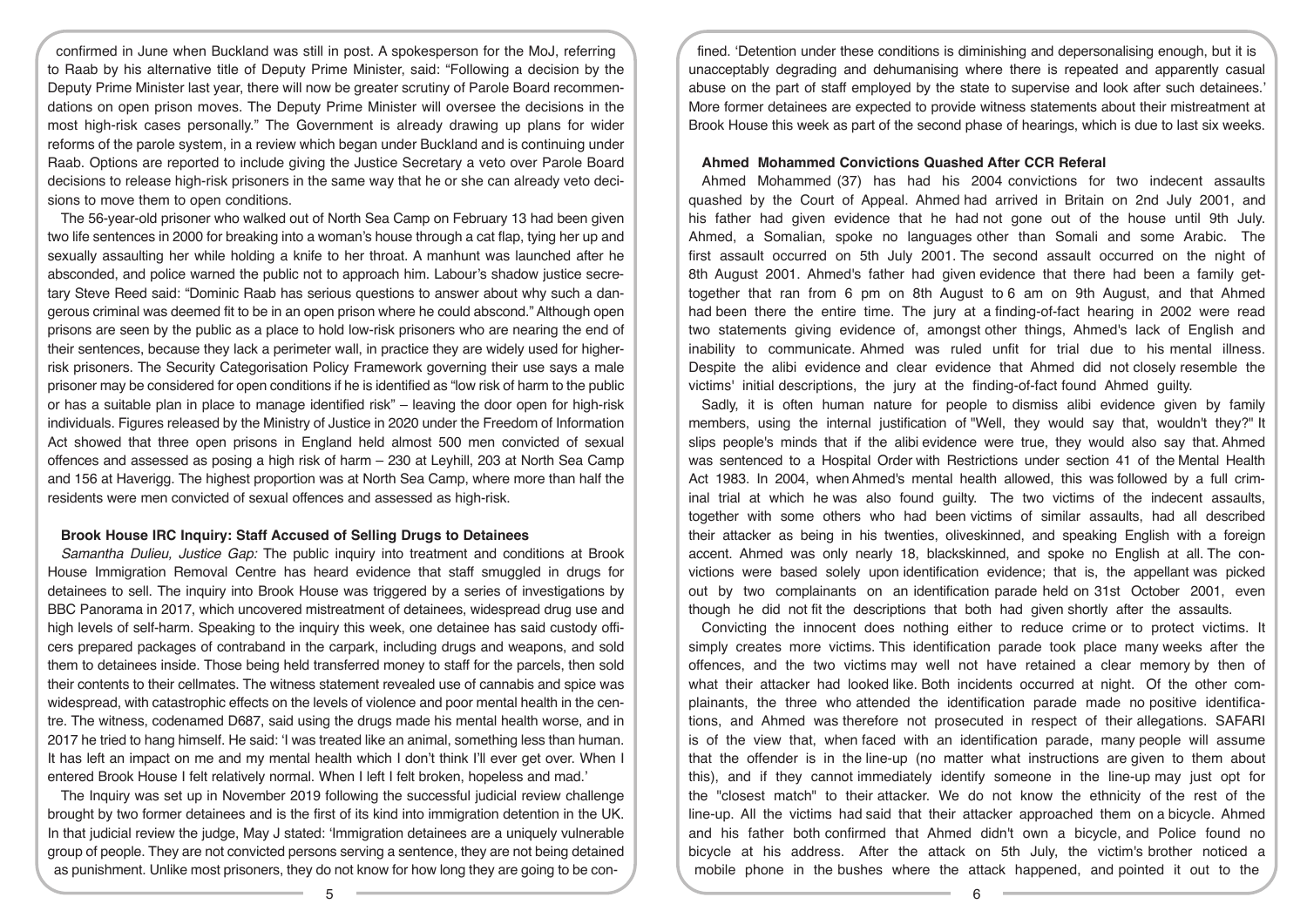Police, who took it. Police discovered that the mobile phone was both fully-functioning and fully-charged, (and therefore clearly not deliberately thrown away) and that the language on the phone was Turkish. At the time of the investigation, testing confirmed that DNA on the phone did not match Ahmed's; Ahmed and his father confirmed that Ahmed did not own a mobile phone. The victim gave evidence that her attacker had a mobile phone and that something "hard and flat" had been held against her throat during the assault, and although she could not absolutely confirm that this was the mobile phone found there, she considered that it was possible. The only evidence that could be given about the mobile phone, either at the finding-of-fact or the criminal trial, was that it did not belong to Ahmed. Therefore, it was considered insignificant.

Ahmed first came to the attention of Police in the early hours of 24th August 2001, when his family reported him missing from home. On 5th September 2001, he was arrested for an indecent assault on another woman, who had been attacked shortly before midnight on 23rd August 2001. Ahmed was only suspected of being responsible for that assault because Police thought that his appearance was "similar" to the description that the victim had given, although details of her description are not now available, and he was out by himself that night. So would a large number of other people of similar descriptions; in Tooting, where the assaults took place, less than half the population is white. SAFARI cannot understand why the Police picked out this one man to target. On 12th September 2001, Ahmed was arrested for five further indecent assaults committed in similar circumstances and within a similar location and at similar times of night between 5th July 2001 and 30th August 2001. As the offences were all so similar, the Police's view was that they were all committed by the same man. The problem in this case was that they had got the wrong man. The defence position all the way through was that this was a case of mistaken identity.

CCRC obtained the file on the 5th July assault and a sample swabbed from the mobile phone. They arranged for further DNA testing of the sample. A profile was obtained using a more discriminating system. The reporting scientist said this sample "appeared to be a good match" for the partial profile obtained earlier, and also related to another man "S", whose DNA was obtained in 2003 when he was cautioned for an offence relating to committing an indecent (but consensual) act in a public place. Police records show that S had a mountain bike with him at the time of his arrest. There was also information that showed he had come to the attention of the Police in respect of other matters, although he was never questioned regarding the two offences that Ahmed was convicted of, or regarding the other indecent assaults. S was Turkish. A verbal description and a photograph taken not long after the 2001 assaults, showed S to be of white southern European "ethnic appearance"; he was two or three years older than Ahmed, matching the age estimates given by victims; the same height, same colour eyes and same colour hair, with an "other foreign" accent. By comparison, a photograph of Ahmed shows clearly that he is not of "white southern European ethnic appearance", but black.

The Appeal judges said: "We do not consider that he could reasonably be described as having either 'dark olive skin' or a 'Mediterranean appearance' or as being 'Spanish/Italian/olive skinned' or 'olive skinned'. "It would have been impossible to match the DNA taken from the mobile phone to S in 2001, as S's DNA was not added to the database until 2003. The grounds for appeal were that the 'fresh' evidence relating to DNA comparisons and the

background detail of the 'good match', S, had transformed the landscape. S's ethnic origin matches the language used on the mobile telephone and corroborates the DNA match. His physical characteristics match the initial descriptions given by all five of the complainants far better than do those of Ahmed. He is known to have had use of a mountain bike at the time of the incident on Tooting Common that led to his police caution in 2003. His use of English, albeit with a 'foreign' accent, was likely to be better than that of Ahmed. The Appeal judges said: "In 2002/2004 it is understandable why the jury could dismiss the presence and potential import of the mobile phone that had been found; the gender, age and ethnic origin of its owner were unknown. However, the DNA evidence matching it to S now provides that information and makes it a crucial part of the identification process. If the present information had been accessed by the Police in 2003, at a time when S's profile became available for comparison, we would be astonished if he had not been interviewed and relevant further inquiries made." They also said: "we have come to the certain conclusion that the details of the police caution which S received in 2003 would be admissible. [...] This evidence goes [...] to rebuttal of a coincidence. That is, the coincidence that another man matching the description of the assailant, who in 2003 was known to have ridden a bicycle late at night in the same area of the 2001 assaults and engaged in unlawful (in that it had the tendency to offend public morality), albeit consensual, sexual activity out of doors, just happened to drop his mobile phone, at the scene of, and proximate to the time of, the assault upon KF, who accepted that the mobile phone might have been used in the assault." R v Ahmed Mohammed (Neutral Citation Number: [2021] EWCA Crim 201, Case No: 2020/02425/B4].

#### **Parliament Review: Imprisonment for Public Protection Sentences.**

The Government keeps the operation of sentences of imprisonment for public protection (IPP) under constant review. This includes continuing to ensure that IPP prisoners, as well as all prisoners serving indeterminate sentences, have every opportunity to progress towards safe release. This approach is working, with high numbers of unreleased IPP prisoners achieving a release decision each year. The number of IPP prisoners who have never been released stood at 1,602 on 31 December 2021, down from over 6,000 at its peak.

This Government has brought forward an amendment relating to IPP licence terminations as part of the Police, Crime, Sentencing and Courts (PCSC) Bill, which is currently before Parliament. IPP offenders are eligible for Parole Board consideration of whether their IPP licence should be terminated, once 10 years has elapsed since their first release. The Bill will require the Secretary of State to refer all eligible IPP offenders to the Parole Board for consideration of licence termination. This will ensure that eligible IPP offenders have every opportunity to have their licence terminated.

#### **Update on the Justice Committee's IPP Sentences Inquiry**

In September last year we launched an inquiry into IPP sentences. The aim of the inquiry has been to examine the operation and legacy of the sentence, abolished nearly 10 years ago in 2012, with the aim of identifying possible legislative and policy solutions. At the time of launching our inquiry there were over 3000 people still serving IPP sentences in prison, with over 1700 having never been released. 96% of unreleased IPP prisoners are "post-tariff" (they have served longer than their minimum required sentence length); 570 prisoners have been held in prison for over 10 years longer than the tariff they were given. We issued a public call for evidence and invited written evidence sub-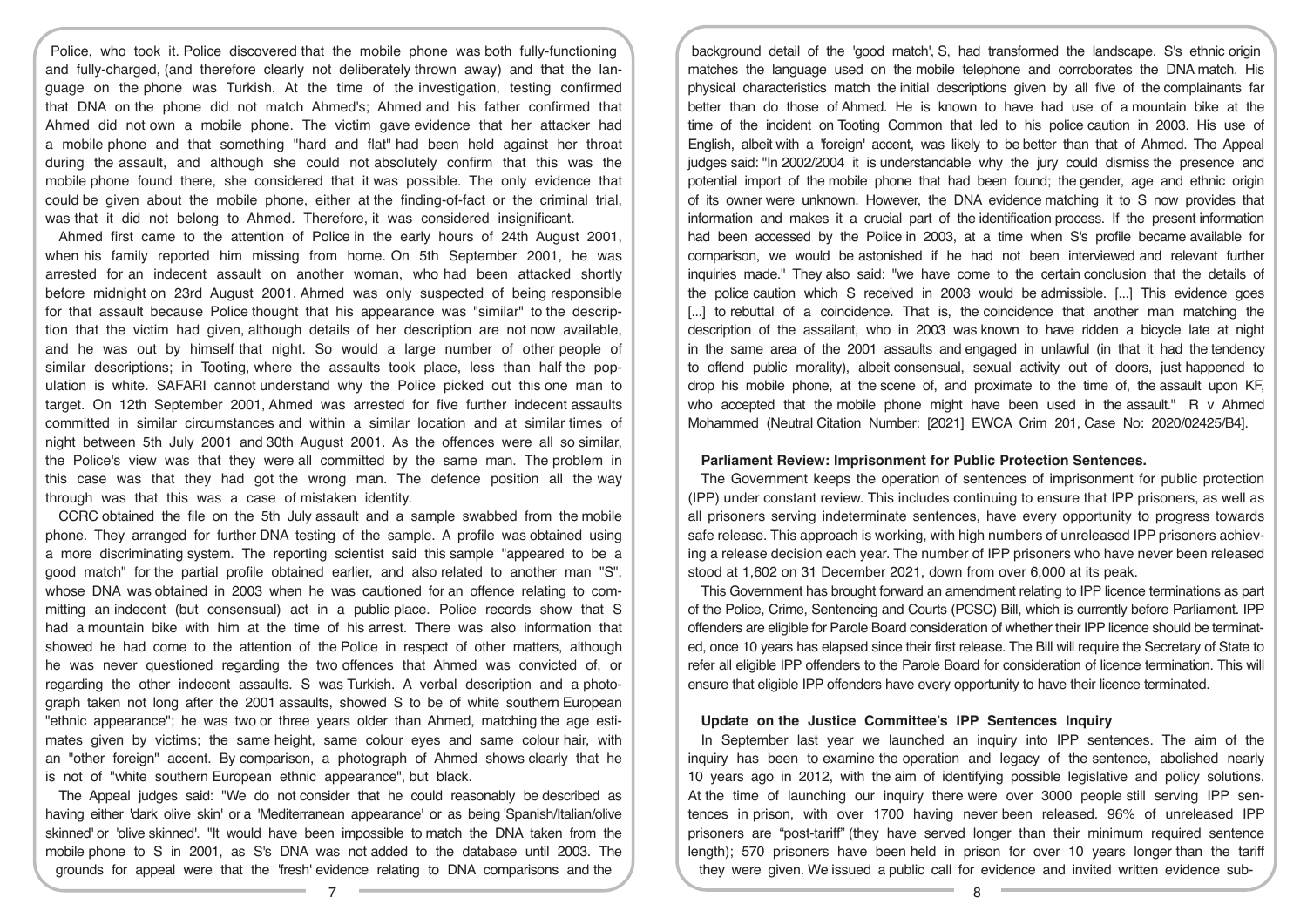missions from serving prisoners as well as the wider public. The terms of reference for the inquiry is available on the Committee's website. Since our call for written evidence, we have met privately and publicly with stakeholders affected by the continued existence and operation of the sentence. We have also held three public evidence sessions, including with families of those serving IPP sentences, policy and legal experts, clinical professionals, former ministers, former judges, the Parole Board and the Government, including officials from Her Majesty's Prison and Probation Service (HMPPS). The transcripts of our public evidence sessions are available on the Committee's website. You can also watch the sessions back on parliamentive.tv. We have received over 500 written submissions to the inquiry, many of which are handwritten from prisoners serving IPP sentences. We have also received written evidence from victims of crimes committed by people serving IPP sentences. Due to the volume of responses to the inquiry we have not been able to confirm receipt of submissions in the manner that we would usually like to. Having completed our planned programme of oral evidence the Committee is now reviewing all of the evidence submitted. Published evidence will be made available on the Committee's website. Our next step will then be to agree and publish a final report later in the spring including conclusions and recommendations to put to Government, which the Government will respond to. Thank you to everyone who has shared their experiences with the Committee, submitted evidence to our inquiry and engaged with the Committee. We are now working hard to review the evidence and to publish our report in the coming months.

#### **Innocence is Not Grounds for Appeal**

Contrary To Popular Opinion, innocence is not grounds for appeal, and people only have the right to ask for leave to appeal, which can be refused. Nobody has the right to appeal just because the jury got it wrong. When anyone (especially a solicitor, barrister or MP) tells you that you can always appeal against your conviction if you are wrongfully convicted, they are mistaken.

## **Norhern Ireland - Declassified Documents**

Declassified official documents shed an interesting light on British government attitudes towards loyalist infiltration of the security forces and loyalist violence in the 1970s. The British Government has sought to portray its role here as that of the neutral broker, the peacekeeper caught between two warring factions. The secret memos and letters, marked UK Eyes Only, tell a different story. Literally hundreds of mostly Catholic civilians were murdered before the British Government even contemplated the possible extension of internment to loyalists. Clearly the very existence of internment meant that the north was not a democratic state governed by the rule of law. Added to this was the complete denial by the authorities of the loyalist assassination campaign as evidenced by the failure to intern loyalists until 1973. This was tantamount to the state condoning such violence. In December 1971 15 civilians were murdered when loyalists bombed Mc Gurks Bar in Belfast. The RUC and the British Army attempted to blame the IRA. How do we know? Declassified documents.

The failure, until 1992, to ban the largest loyalist paramilitary group, the UDA, together with the toleration of widespread infiltration of the UDR, the locally recruited regiment of the British Army, is clear evidence of a counterinsurgency policy that viewed loyalist paramilitaries as allies in the war against the IRA. It is worth remembering that the UDA was still legal when

the organisation murdered Pat Finucane at the behest of RUC Special Branch, MI5 and the FRU. In effect the relationship between loyalist paramilitaries and the British state was similar to the relationship between the Contras and the US administration of Ronald Reagan. The fact that many civilians were murdered as part of these counter insurgency policies was regarded as mere collateral damage by those in London who prosecuted this war.

Other official documents demonstrate a shocking disregard for civilian lives in respect of the actions of the British Army - when the Attorney General asserted in 1971 that soldiers were incapable of committing murder since they were 'on duty' this gave a de facto 'license to kill' to members of the security forces. Bloody Sunday and the Ballymurphy Massacre was the inevitable result. It would be foolish to believe that this is of historical interest only. The interrogation methods used here in the seventies were used again in Iraq. The Labour government claimed it had 'forgotten' that these methods were ruled illegal by the European court. As late as 2010, a soldier was still serving in the British Army despite his conviction for the murder of Peter Mc Bride in Belfast in 1992

#### **Achieving Enhanced Status**

The best way that innocent but convicted people achieve Enhanced Status (which gives you access to more visits, more money, more association time, etc.) is to actively do constructive and positive things that get you noticed. Behaving well, applying for prison jobs (becoming a Listener, Race Relations rep, cleaner, etc. or attending courses, etc.)

## **When is Evidence Not Evidence**

Hearsay Evidence is evidence offered by a witness about what someone else has told them. Hearsay evidence is only evidence as to 'what was said and by whom', and not as to the truth of what was said. Kate saying, "Peter told me he committed the crime," is evidence that Peter said this, but not evidence that Peter actually committed the crime. And always remember, too, that 'evidence' and 'proof' are not the same thing. 'Evidence' is the available body of facts or information indicating whether a belief or proposition is likely to be true (e.g. Mary said she saw Pete commit the crime). On the other hand, the average person's understanding of 'proof' is evidence that, by its very nature, demonstrates that the belief or proposition is definitely true (e.g. A CCTV recording showing Pete committing the crime.)

#### **Convictions for Blackmail and Assault Overturned**

John Porch (34) has had his convictions for blackmail and assault in 2016 overturned on appeal after fresh mobile phone evidence was uncovered. The Court heard how, during the investigation, a police officer considered the phones to be "all very old and appeared broken, or had SIM cards or batteries missing" and decided they would contain no "relevant material". The officer appeared to have sustained this view even though Crown Prosecution Service (CPS) staff said the phones should be "interrogated". The Judges concluded that evidence contained in mobile phone messages would have "severely undermined" the credibility of the accuser. In the written ruling, Lady Justice Andrews said "The assumption should not have been made that the seized phones contained nothing of relevance. The officer in the case should not have taken that decision without discussing the matter with the CPS, especially after she knew that the CPS had advised that the seized phones should be interrogated." She added: "It